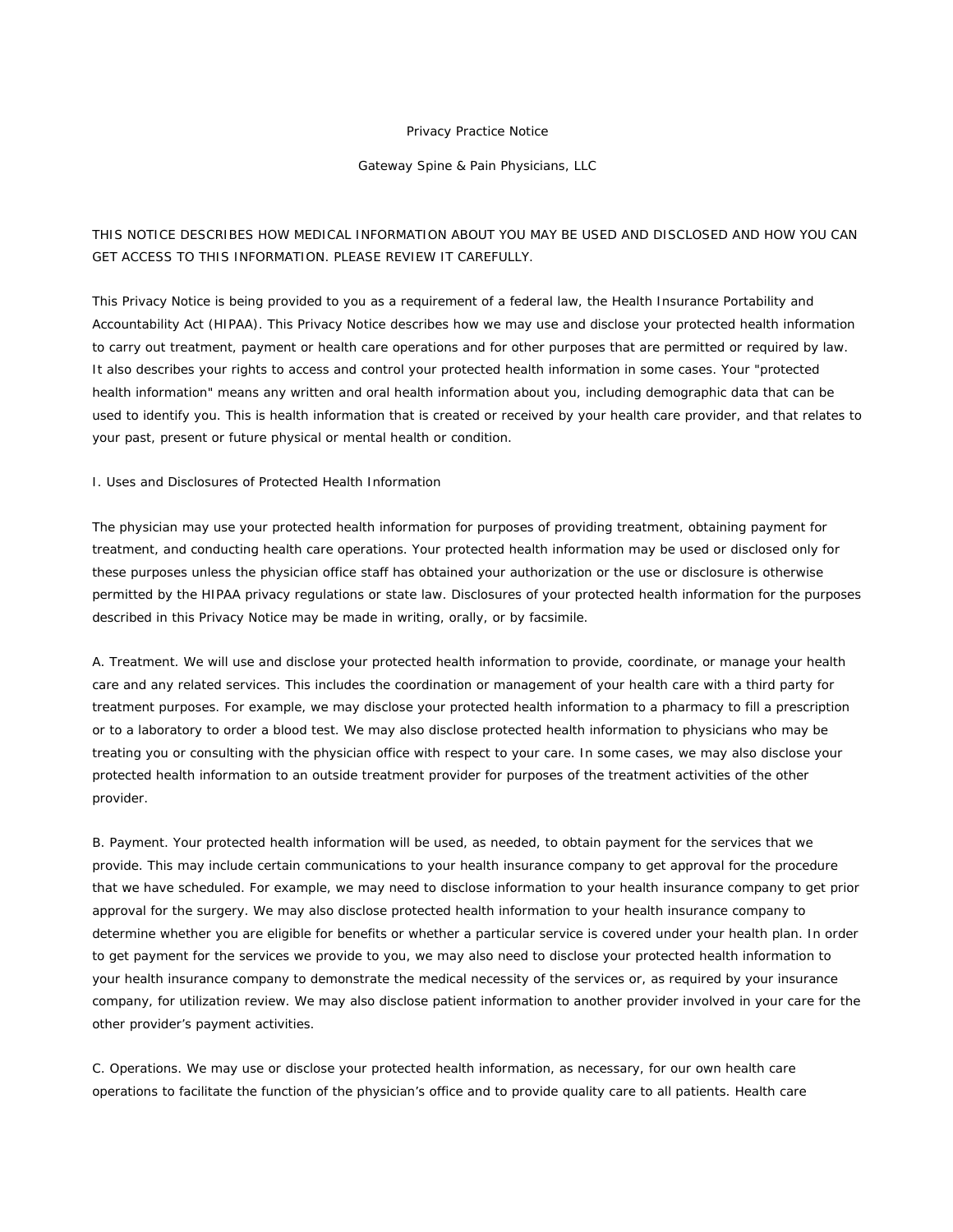operations include such activities as: quality assessment and improvement activities, employee review activities, training programs including those in which students, trainees, or practitioners in health care learn under supervision, accreditation, certification, licensing or credentialing activities, review and auditing, including compliance reviews, medical reviews, legal services and maintaining compliance programs, and business management and general administrative activities.

In certain situations, we may also disclose patient information to another provider or health plan for their health care operations.

D. Other Uses and Disclosures. As part of treatment, payment and health care operations, we may also use or disclose your protected health information for the following purposes: to remind you of your appointment, to inform you of potential treatment alternatives or options, to inform you of health-related benefits or services that may be of interest to you, or to contact you to raise funds for an institutional foundation related to the physician office. If you do not wish to be contacted regarding fundraising, please contact our Privacy Officer.

II. Uses and Disclosures Beyond Treatment, Payment, and Health Care Operations Permitted Without Authorization or Opportunity to Object

Federal privacy rules allow us to use or disclose your protected health information without your permission or authorization for a number of reasons including the following:

A. When Legally Required. We will disclose your protected health information when we are required to do so by any federal, state or local law.

B. When There Are Risks to Public Health. We may disclose your protected health information for the following public activities and purposes:

To prevent, control, or report disease, injury or disability as permitted by law.

To report vital events such as birth or death as permitted or required by law.

To conduct public health surveillance, investigations and interventions as permitted or required by law.

To collect or report adverse events and product defects, track FDA regulated products, enable product recalls, repairs or replacements to the FDA and to conduct post marketing surveillance.

To notify a person who has been exposed to a communicable disease or who may be at risk of contracting or spreading a disease as authorized by law.

To report to an employer information about an individual who is a member of the workforce as legally permitted or required.

C. To Report Suspended Abuse, Neglect Or Domestic Violence. We may notify government authorities if we believe that a patient is the victim of abuse, neglect or domestic violence. We will make this disclosure only when specifically required or authorized by law or when the patient agrees to the disclosure.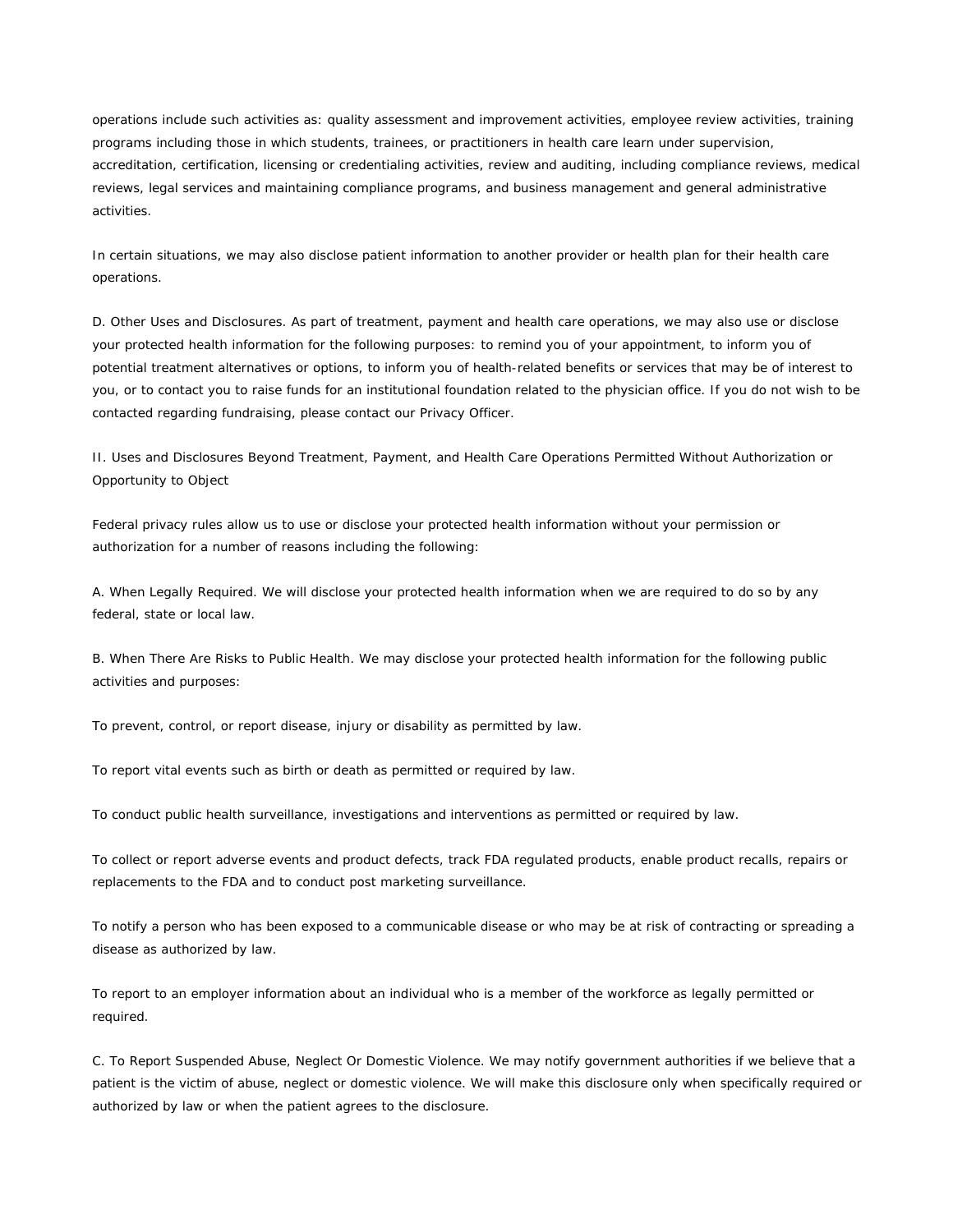D. To Conduct Health Oversight Activities. We may disclose your protected health information to a health oversight agency for activities including audits; civil, administrative, or criminal investigations, proceedings, or actions; inspections; licensure or disciplinary actions; or other activities necessary for appropriate oversight as authorized by law. We will not disclose your health information under this authority if you are the subject of an investigation and your health information is not directly related to your receipt of health care or public benefits.

E. In Connection With Judicial And Administrative Proceedings. We may disclose your protected health information in the course of any judicial or administrative proceeding in response to an order of a court or administrative tribunal as expressly authorized by such order. In certain circumstances, we may disclose your protected health information in response to a subpoena to the extent authorized by state law if we receive satisfactory assurances that you have been notified of the request or that an effort was made to secure a protective order.

F. For Law Enforcement Purposes. We may disclose your protected health information to a law enforcement official for law enforcement purposes as follows:

As required by law for reporting of certain types of wounds or other physical injuries.

Pursuant to court order, court-ordered warrant, subpoena, summons or similar process.

For the purpose of identifying or locating a suspect, fugitive, material witness or missing person.

Under certain limited circumstances, when you are the victim of a crime.

To a law enforcement official if the physician office has a suspicion that your health condition was the result of criminal conduct.

In an emergency to report a crime.

G. To Coroners, Funeral Directors, and for Organ Donation. We may disclose protected health information to a coroner or medical examiner for identification purposes, to determine cause of death or for the coroner or medical examiner to perform other duties authorized by law. We may also disclose protected health information to a funeral director, as authorized by law, in order to permit the funeral director to carry out their duties. We may disclose such information in reasonable anticipation of death. Protected health information may be used and disclosed for cadaveric organ, eye or tissue donation purposes.

H. For Research Purposes. We may use or disclose your protected health information for research when the use or disclosure for research has been approved by an institutional review board that has reviewed the research proposal and research protocols to address the privacy of your protected health information.

I. In the Event of a Serious Threat to Health or Safety. We may, consistent with applicable law and ethical standards of conduct, use or disclose your protected health information if we believe, in good faith, that such use or disclosure is necessary to prevent or lessen a serious and imminent threat to your health or safety or to the health and safety of the public.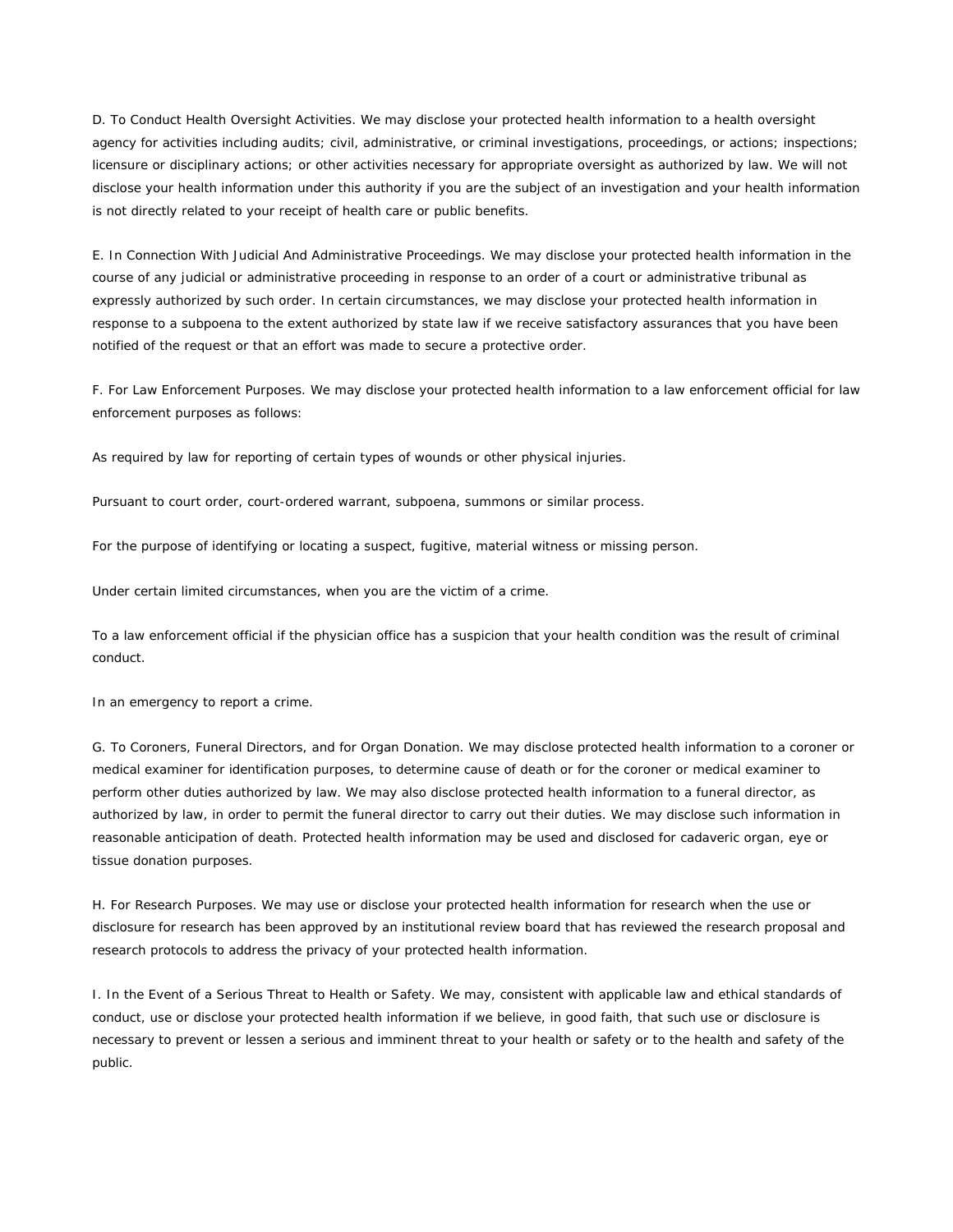J. For Specified Government Functions. In certain circumstances, federal regulations authorize the physician office to use or disclose your protected health information to facilitate specified government functions relating to military and veterans activities, national security and intelligence activities, protective services for the President and others, medical suitability determinations, correctional institutions, and law enforcement custodial situations.

K. For Worker's Compensation. The physician office may release your health information to comply with worker's compensation laws or similar programs.

III. Uses and Disclosures Permitted without Authorization but with Opportunity to Object

We may disclose your protected health information to your family member or a close personal friend if it is directly relevant to the person's involvement in your treatment or payment related to your treatment. We can also disclose your information in connection with trying to locate or notify family members or others involved in your care concerning your location, condition or death.

You may object to these disclosures. If you do not object to these disclosures or we can infer from the circumstances that you do not object or we determine, in the exercise of our professional judgment, that it is in your best interests for us to make disclosure of information that is directly relevant to the person's involvement with your care, we may disclose your protected health information as described.

IV. Uses and Disclosures which you Authorize

Other than as stated above, we will not disclose your health information other than with your written authorization. You may revoke your authorization in writing at any time except to the extent that we have taken action in reliance upon the authorization.

## V. Your Rights

You have the following rights regarding your health information:

A. The right to inspect and copy your protected health information. You may inspect and obtain a copy of your protected health information that is contained in a designated record set for as long as we maintain the protected health information. A "designated record set" contains medical and billing records and any other records that your surgeon and the physician office uses for making decisions about you.

Under federal law, however, you may not inspect or copy the following records: psychotherapy notes; information compiled in reasonable anticipation of, or for use in, a civil, criminal, or administrative action or proceeding; and protected health information that is subject to a law that prohibits access to protected health information. Depending on the circumstances, you may have the right to have a decision to deny access reviewed.

We may deny your request to inspect or copy your protected health information if, in our professional judgment, we determine that the access requested is likely to endanger your life or safety or that of another person, or that it is likely to cause substantial harm to another person referenced within the information. You have the right to request a review of this decision.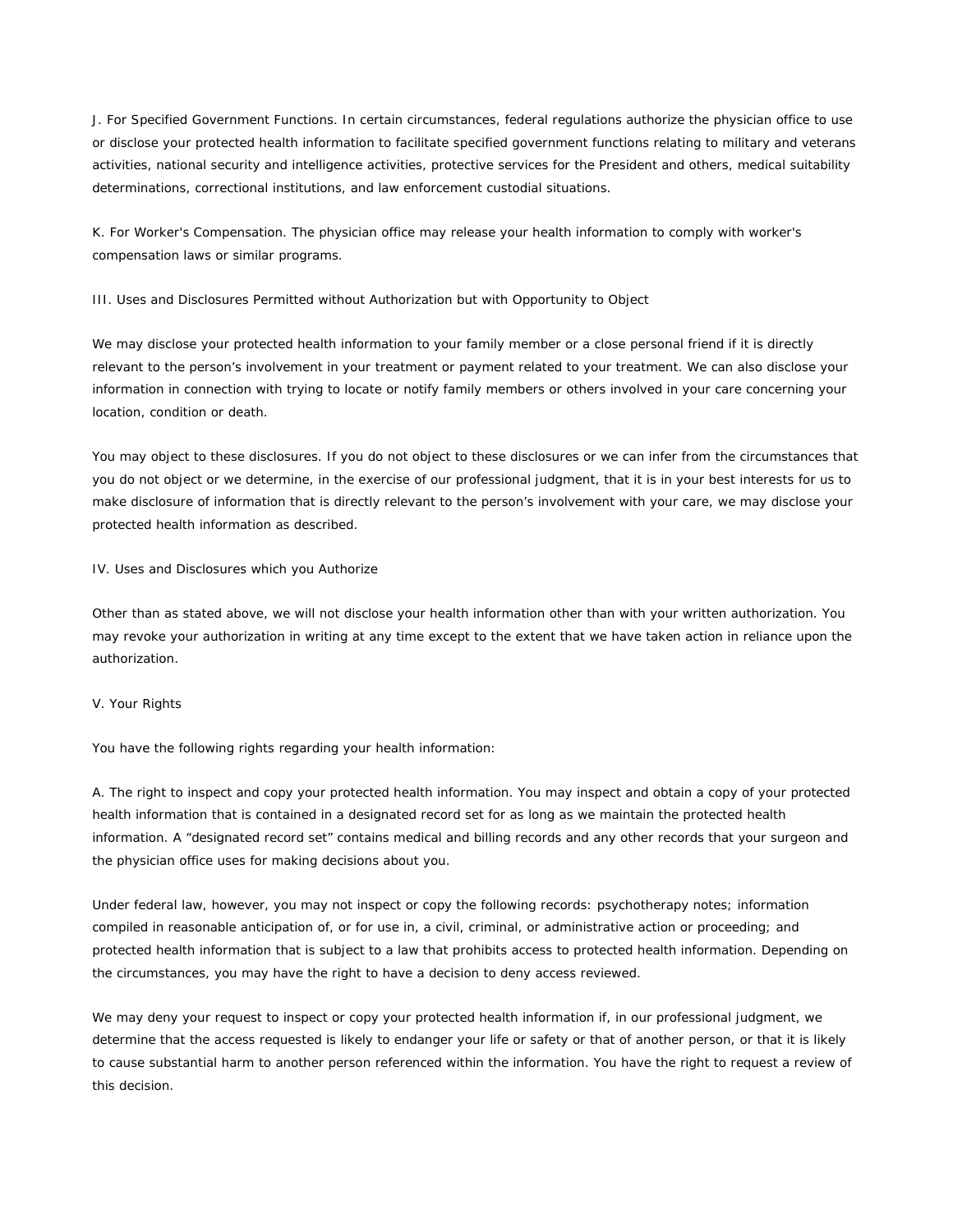To inspect and copy your medical information, you must submit a written request to the Privacy Officer whose contact information is listed on the last page of this Privacy Notice. If you request a copy of your information, we may charge you a fee for the costs of copying, mailing or other costs incurred by us in complying with your request. Please contact our Privacy Officer if you have questions about access to your medical record.

B. The right to request a restriction on uses and disclosures of your protected health information. You may ask us not to use or disclose certain parts of your protected health information for the purposes of treatment, payment or health care operations. You may also request that we not disclose your health information to family members or friends who may be involved in your care or for notification purposes as described in this Privacy Notice. Your request must state the specific restriction requested and to whom you want the restriction to apply.

The physician office is not required to agree to a restriction that you may request. We will notify you if we deny your request to a restriction. If the physician office does agree to the requested restriction, we may not use or disclose your protected health information in violation of that restriction unless it is needed to provide emergency treatment. Under certain circumstances, we may terminate our agreement to a restriction. You may request a restriction by contacting the Privacy Officer.

C. The right to request to receive confidential communications from us by alternative means or at an alternative location. You have the right to request that we communicate with you in certain ways. We will accommodate reasonable requests. We may condition this accommodation by asking you for information as to how payment will be handled or specification of an alternative address or other method of contact. We will not require you to provide an explanation for your request. Requests must be made in writing to our Privacy Officer.

D. The right to request amendments to your protected health information. You may request an amendment of protected health information about you in a designated record set for as long as we maintain this information. In certain cases, we may deny your request for an amendment. If we deny your request for amendment, you have the right to file a statement of disagreement with us and we may prepare a rebuttal to your statement and will provide you with a copy of any such rebuttal. Requests for amendment must be in writing and must be directed to our Privacy Officer. In this written request, you must also provide a reason to support the requested amendments.

E. The right to receive an accounting. You have the right to request an accounting of certain disclosures of your protected health information made by the physician office. This right applies to disclosures for purposes other than treatment, payment or health care operations as described in this Privacy Notice. We are also not required to account for disclosures that you requested, disclosures that you agreed to by signing an authorization form, disclosures for a physician office directory, to friends or family members involved in your care, or certain other disclosures we are permitted to make without your authorization. The request for an accounting must be made in writing to our Privacy Officer. The request should specify the time period sought for the accounting. We are not required to provide an accounting for disclosures that take place prior to April 14, 2003. Accounting requests may not be made for periods of time in excess of six years. We will provide the first accounting you request during any 12-month period without charge. Subsequent accounting requests may be subject to a reasonable cost-based fee.

F. The right to obtain a paper copy of this notice. Upon request, we will provide a separate paper copy of this notice even if you have already received a copy of the notice or have agreed to accept this notice electronically.